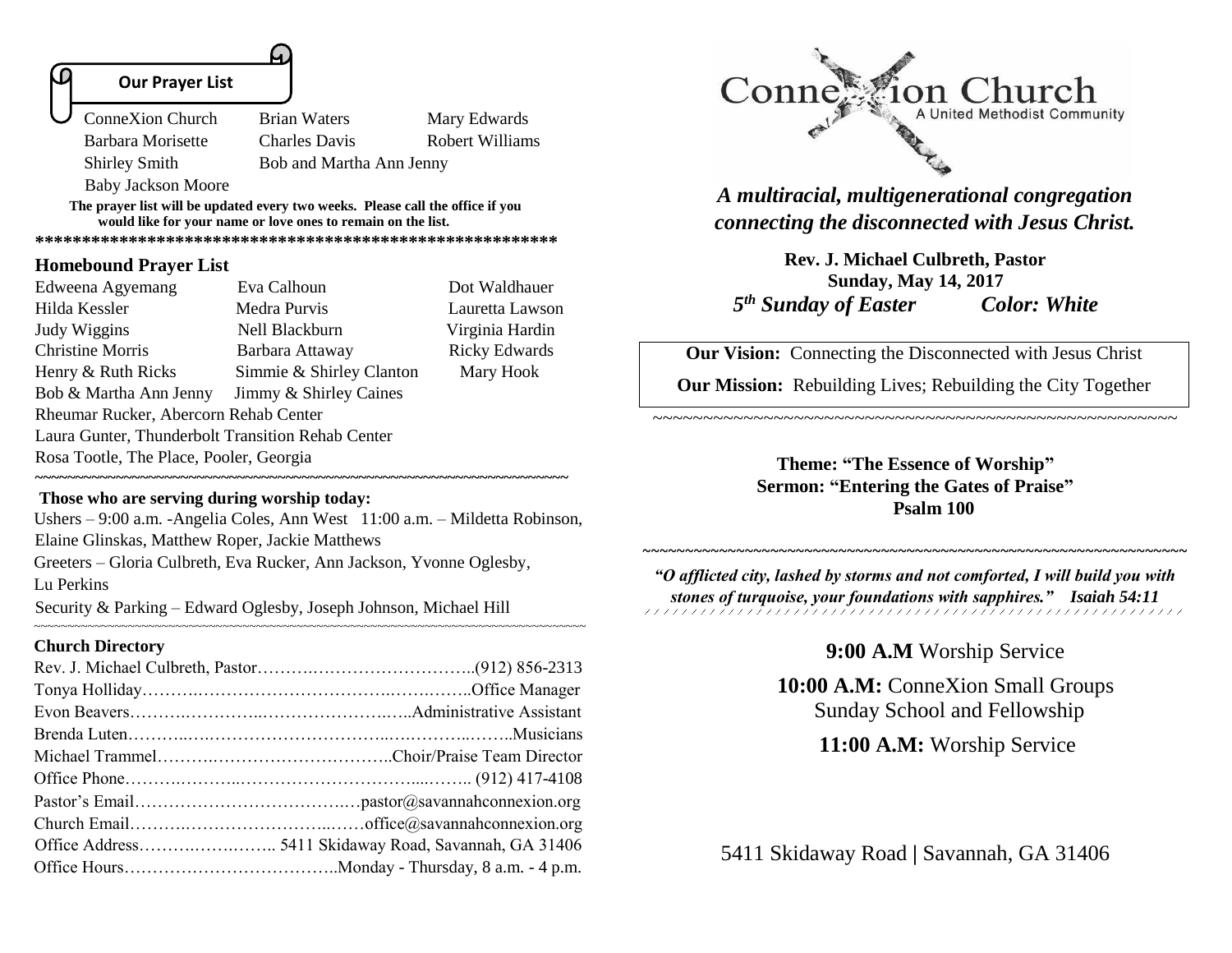| Tithes and Offering                             |  |  |
|-------------------------------------------------|--|--|
| Attendance 9 a.m. service45  11 a.m. service110 |  |  |
|                                                 |  |  |
|                                                 |  |  |

## **ConneXion Church Meeting Schedule**

**Sunday, May 14 After service** Parents/Grandparents meeting after service has been **cancelled.** 

**Tuesday, May 16 10:00 a.m. Bible Study** Tuesday Morning community Bible study group will meet in the library.

**Tuesday, May 16 5:00 p.m. Bible Study** ConneXion Seniors will meet for Bible study. Everyone is welcome.

**Tuesday, May 16 6:00 p.m. ConneXion Seniors** ConneXion Seniors monthly meeting will be in the Fellowship hall.

**Wednesday, May 17 12 Noon Noonday Prayer** Come and pray with us. There is power in prayer.

**Thursday, May 18 6:30 p.m. TNT** Thursday Night Together supper. Come, enjoy a great meal and fellowship

**Saturday, May 20 10 a.m. UMW Circle** A meeting of anyone interested in the Saturday morning UMW Circle will be held at 10:00 a.m. in the library. Looking forward to seeing everyone.

**Sunday, May 21 After service UMW Meeting** UMW Quarterly meeting after service in the fellowship hall. We will have a salad lunch. Please bring a salad to share. See you there. **COMMUNITY OUTREACH** 

**Worship Opportunities 1 st Service begins at 9:00 a.m. ConneXion Time at 10:00 a.m. 2 nd Service begins at 11:00 am.** *Connecting the disconnected, rebuilding lives, and rebuilding the city.* **\*\*\*\*\*\*\*\*\*\*\*\*\*\*\*\*\*\*\*\*\*\*\*\*\*\*\*\*\*\*\*\*\*\*\*\*\*\*\*\*\*\*\*\*\*\*\*\*\*\*\*\*\*\*\*\*\*\*\*\*\*\*\*\* CONNEXION CAFE** – Coffee, Juice, and Milk is provided in the Fellowship Hall before worship service.



*Welcome! we're glad that you could come and worship with us today. Our hope is that you have heard a word or song that touched your life. We hope you leave this place with the peace of God inside.* \*\*\*\*\*\*\*\*\*\*\*\*\*\*\*\*\*\*\*\*\*\*\*\*\*\*\*\*\*\*\*\*\*\*\*\*\*\*\*\*\*\*\*\*\*\*\*\*\*\*\*\*\*\*\*\*\*\*\*\*\*\*\*\*\*\*\*\*\*\*\*

**CONNEXION CAFE** – Coffee, Juice, and Milk is provided in the Fellowship Hall before worship service. \*\*\*\*\*\*\*\*\*\*\*\*\*\*\*\*\*\*\*\*\*\*\*\*\*\*\*\*\*\*\*\*\*\*\*\*\*\*\*\*\*\*\*\*\*\*\*\*\*\*\*\*\*\*\*\*\*\*\*\*\*\*\*\*

**Transportation** – Do you need a ride to church? Call the church office at (912) 417-4108 and leave your name and contact information.

\*\*\*\*\*\*\*\*\*\*\*\*\*\*\*\*\*\*\*\*\*\*\*\*\*\*\*\*\*\*\*\*\*\*\*\*\*\*\*\*\*\*\*\*\*\*\*\*\*\*\*\*\*\*\*\*\*\*\*\*\*\*\*\*

**HONDURAS MISSION FUND** – Thank you to all who have been so generous in giving to support The Honduras Mission. The team leaves for Honduras on June 6<sup>th</sup> and if you would still like to give please mark your giving envelope "Honduras" along with your desired amount. The deadline for the 2017 mission trip is May  $27<sup>th</sup>$ . Every dollar goes to a great cause, so every gift is appreciated. Monique Loadholt. Thank you

\*\*\*\*\*\*\*\*\*\*\*\*\*\*\*\*\*\*\*\*\*\*\*\*\*\*\*\*\*\*\*\*\*\*\*\*\*\*\*\*\*\*\*\*\*\*\*\*\*\*\*\*\*\*\*\*\*\*\*\*\*\*\*\*

**Volunteer Opportunities** – If you would like to serve in the following areas please call the church office at (912) 417-4108

| Children's Nursery   |  |
|----------------------|--|
| Parking and Security |  |

Van Drivers

Greeters and Ushers

**\*\*\*\*\*\*\*\*\*\*\*\*\*\*\*\*\*\*\*\*\*\*\*\*\*\*\*\*\*\*\*\*\*\*\*\*\*\*\*\*\*\*\*\*\*\*\*\*\*\*\*\*\*\*\*\*\*\*\*\*\*\*\***

**COFFEE SHOP – May 28th** is the fourth Sunday of every month from 5 -7pm. All are welcome to attend this family friendly event, so please join us for food, fun and fellowship. This month's entertainment is Singer/Musician Chuck DiZ out of South Carolina. \*Please bring finger foods to share. **\*\*\*\*\*\*\*\*\*\*\*\*\*\*\*\*\*\*\*\*\*\*\*\*\*\*\*\*\*\*\*\*\*\*\*\*\*\*\*\*\*\*\*\*\*\*\*\*\*\*\*\*\*\*\*\*\*\*\*\*\*\*\*\***

ConneXion Church Outreach/Mission - The "STAR" (Students That Are Rising) Program supports students who have aged out of foster care or are homeless. Please continue to donate items for the STAR Pantry. Thanks for your support.